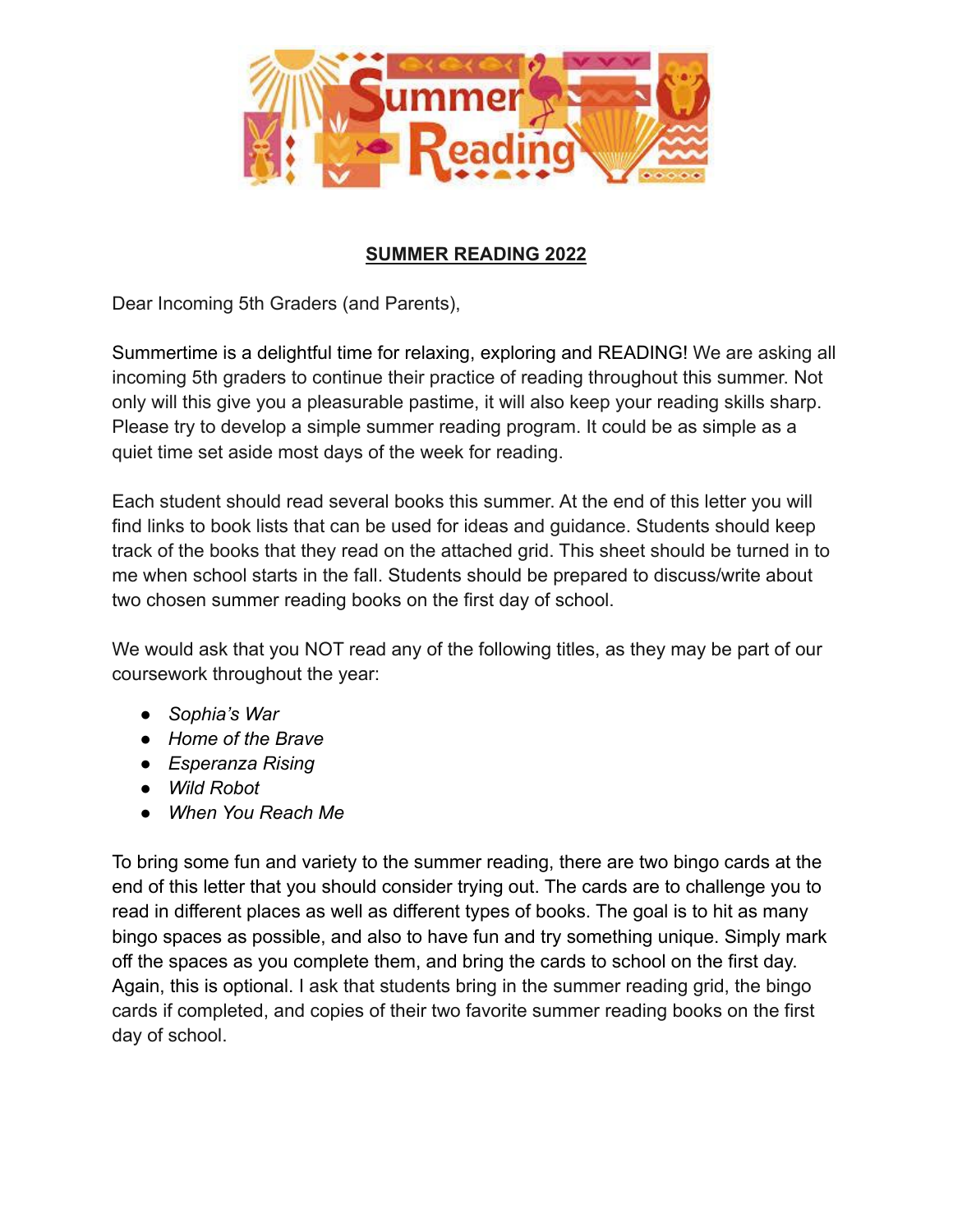Here are some book lists to help guide picking books: <https://www.commonsensemedia.org/lists/best-books-for-fourth-graders> <https://www.commonsensemedia.org/lists/best-books-for-fifth-graders> <http://www.goodreads.com/genres/5th-grade-historical-fiction> <http://www.ala.org/alsc/awardsgrants/bookmedia/newberymedal/newberyhonors/newberymedal>

I've also attached list of books that are recommended by this year's 4/5 class.

Please let me know if you have any questions. Also, please get in touch if you're having a hard time finding books you like. I'm always more than happy to help with personal book recommendations.

I can be reached at [katiebrad@gmail.com](mailto:katiebrad@gmail.com). Wishing you all a happy and safe summer. See you in the fall!

- Katie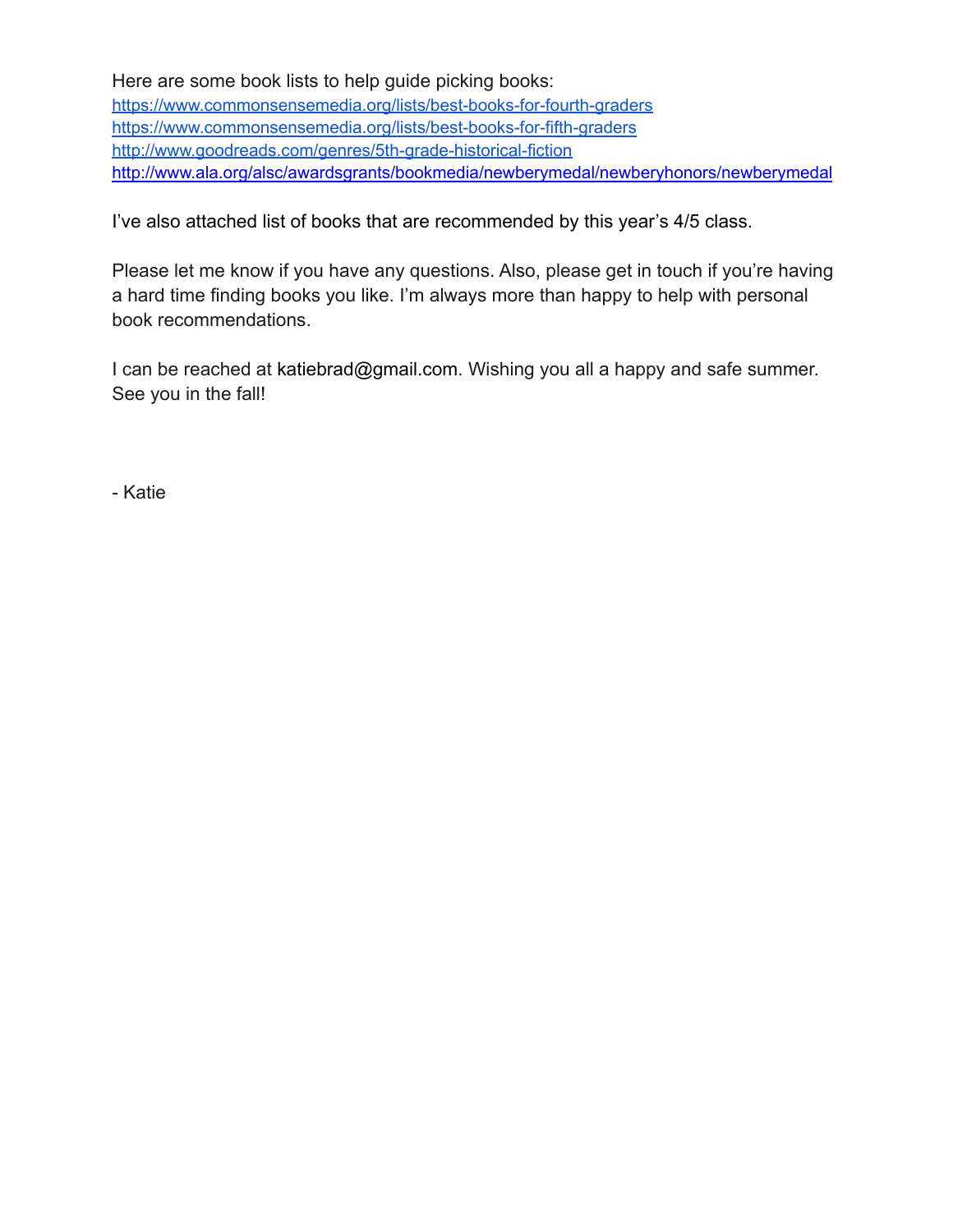

## **\*FIFTH GRADE SUMMER READING\* (Books I Read)**

| Title of Book | Author's Name | Rating<br>$(1-10)$ | Describe it in 2-3 words |
|---------------|---------------|--------------------|--------------------------|
|               |               |                    |                          |
|               |               |                    |                          |
|               |               |                    |                          |
|               |               |                    |                          |
|               |               |                    |                          |
|               |               |                    |                          |
|               |               |                    |                          |
|               |               |                    |                          |
|               |               |                    |                          |
|               |               |                    |                          |
|               |               |                    |                          |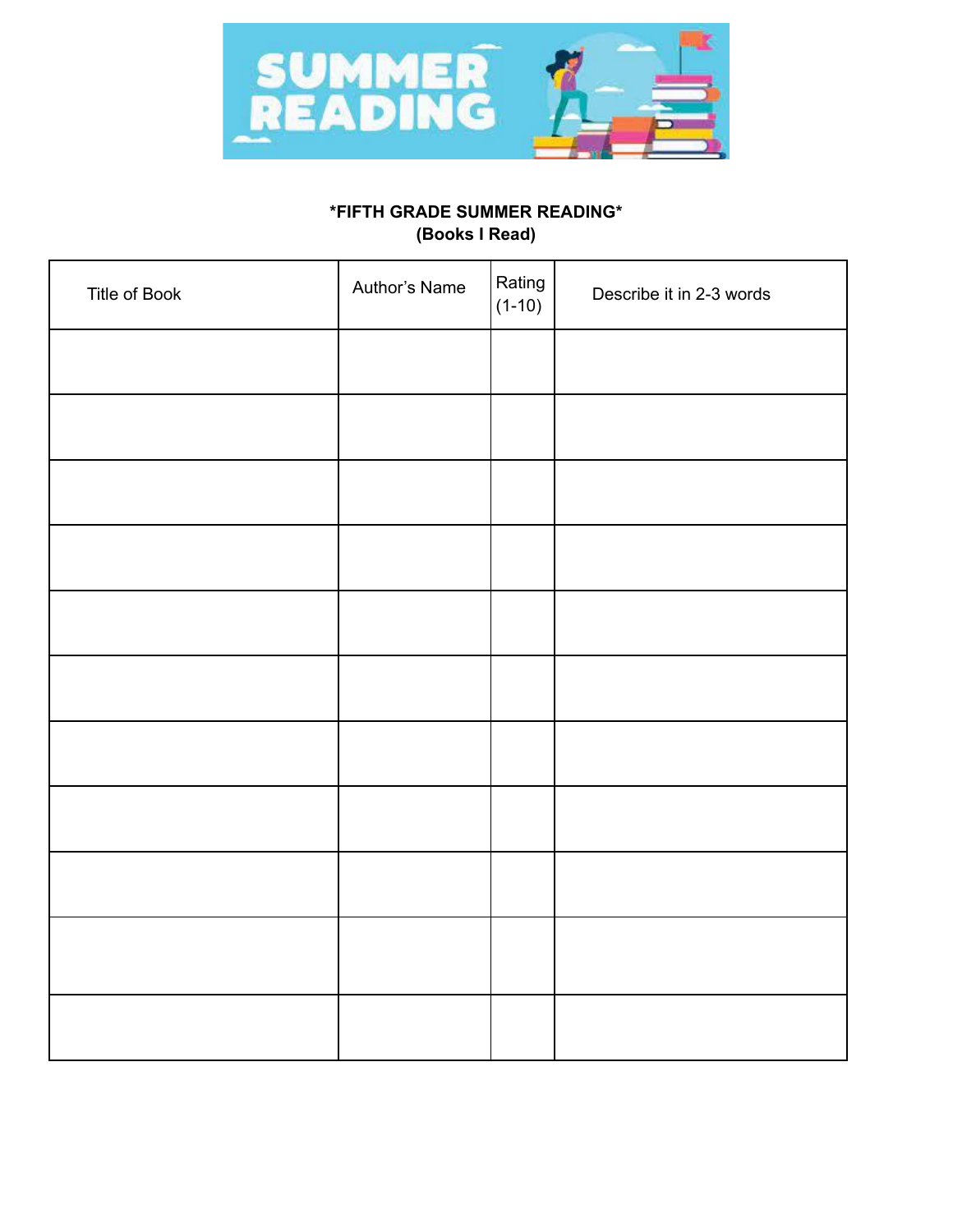

## **Summer Reading Bingo Card #1**

Here is a different way to keep track of the books you read this summer. The goal is to read as much as possible. Good luck and have fun!

| Read a book<br>longer than 300<br>pages.     | Read a book<br>about a person<br>who lives<br>differently/looks<br>different than<br>you. | Read a book set<br>in a country other<br>than the U.S.                   | Read a book that<br>is part of a series.   non-fiction book. | Read a                                                                                         |
|----------------------------------------------|-------------------------------------------------------------------------------------------|--------------------------------------------------------------------------|--------------------------------------------------------------|------------------------------------------------------------------------------------------------|
| Read a book<br>written by a local<br>author. | Read a book<br>checked out from<br>the library.                                           | Read a book you<br>own, but have<br>never read<br>before.                | Read a collection<br>of short stories.                       | Read a picture<br>book.                                                                        |
| Read a poetry<br>book.                       | Read a book that<br>has been turned<br>into a movie.                                      | Read a book that<br>has received an<br>award. (For ex:<br>Newbery Medal) | Read a book<br>recommended by<br>a friend.                   | Read a book<br>written in verse.<br>For example:<br><b>Inside Out and</b><br><b>Back Again</b> |
| Read a graphic<br>novel.                     | Re-read a<br>favorite book.                                                               | Read a book<br>outside of your<br>comfort zone.                          | Read a book of<br>your choice.                               | Read a book<br>about someone<br>overcoming a<br>challenge.                                     |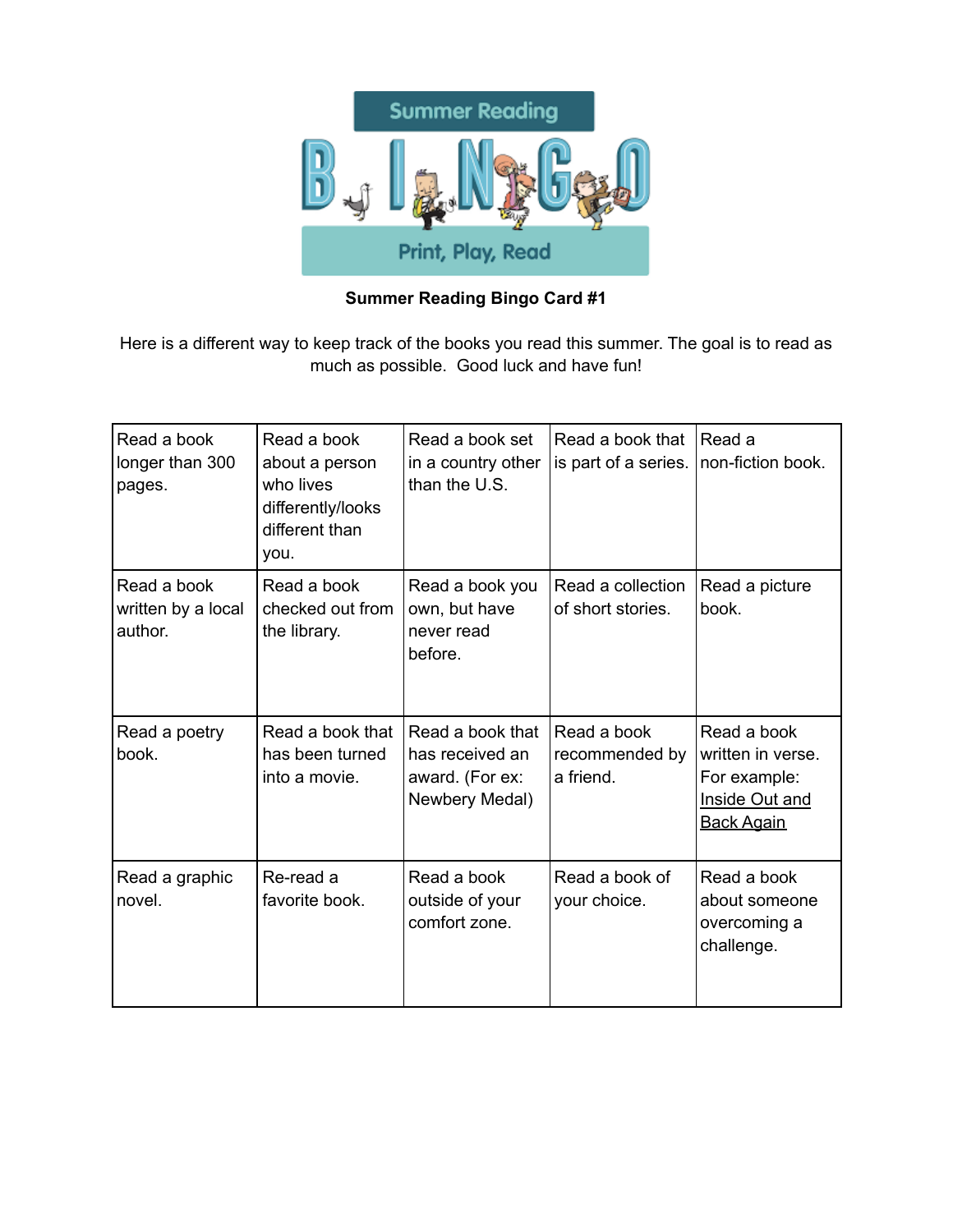

**Summer Reading Bingo Card #2**

Where will you read this summer? Here is a second unique way to keep track of where you read books. Be creative! Be unusual! Will you read in a tree house? Will you read while standing in line at the ice cream shop? Or do you plan to read while riding in a gondola? The goal is to read in as many places as possible.

| Read under a<br>tree.                                | Read by flashlight<br>or under the<br>moon. | Read with a<br>parent.                     | Read aloud to<br>another<br>person-sibling,<br>cousin, friend, etc. | Practice reading<br>out loud.             |
|------------------------------------------------------|---------------------------------------------|--------------------------------------------|---------------------------------------------------------------------|-------------------------------------------|
| Read while                                           | Read on the                                 | Read in a fort.                            | Read in your                                                        | Read to someone                           |
| swinging.                                            | couch.                                      |                                            | pajamas.                                                            | on the phone.                             |
| Read by a                                            | Read while sitting                          | Read at home $\odot$                       | Read under a                                                        | Read while lying                          |
| campfire.                                            | on a beach towel.                           |                                            | table.                                                              | in the grass.                             |
| Read somewhere<br>where there's a<br>beautiful view. | Read while eating<br>something cold.        | Read in your<br>favorite place at<br>home. | Read at the<br>library (if it's<br>open).                           | Read in a<br>bookstore (if it's<br>open). |